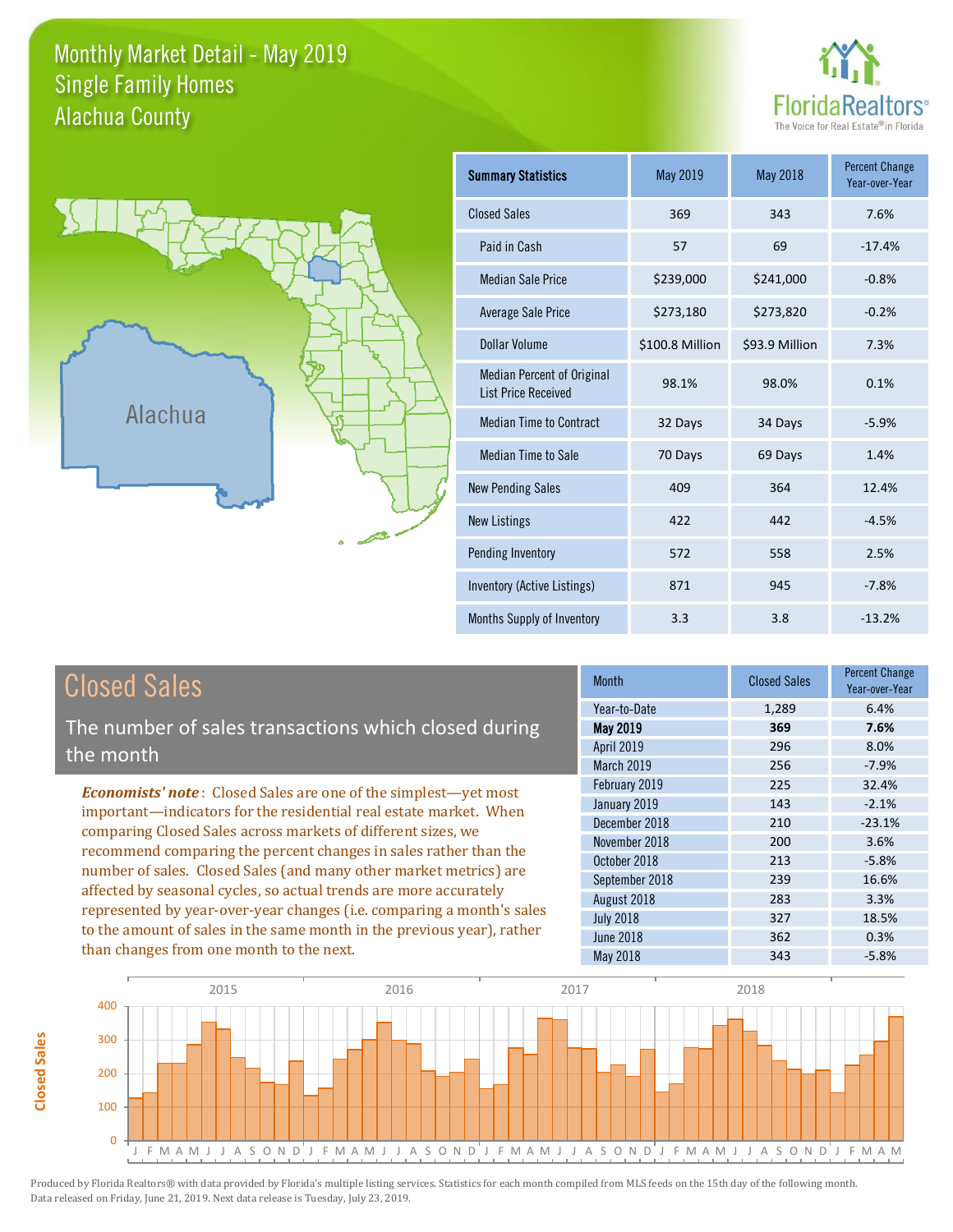

#### \$100,000 - \$149,999 37 -5.1% Sale Price Closed Sales Percent Change Year-over-Year Less than \$50,000 1 1 -83.3%  $$50,000 - $99,999$  11  $-31.3\%$ \$150,000 - \$199,999 61 17.3% \$200,000 - \$249,999 93 31.0% \$400,000 - \$599,999 31 10.7% \$600,000 - \$999,999 14 0.0% *Economists' note:* Closed Sales are one of the simplest—yet most important—indicators for the residential real estate market. When comparing Closed Sales across markets of different sizes, we recommend comparing the percent changes in sales rather than the number of sales. Closed Sales (and many other market metrics) are affected by seasonal cycles, so actual trends are more accurately represented by year-over-year changes (i.e. comparing a month's sales to the amount of sales in the same month in the previous year), rather than changes from one month to the next. \$1,000,000 or more 2 -50.0%  $$250,000 - $299,999$  52 -10.3% \$300,000 - \$399,999 67 21.8% Closed Sales by Sale Price The number of sales transactions which closed during the month



### Median Time to Contract by Sale Price The median number of days between the listing date and contract date for all Closed Sales during the month

*Economists' note* : Like Time to Sale, Time to Contract is a measure of the length of the home selling process calculated for sales which closed during the month. The difference is that Time to Contract measures the number of days between the initial listing of a property and the signing of the contract which eventually led to the closing of the sale. When the gap between Median Time to Contract and Median Time to Sale grows, it is usually a sign of longer closing times and/or declining numbers of cash sales.

| <b>Sale Price</b>     | Median Time to<br>Contract | Percent Change<br>Year-over-Year |
|-----------------------|----------------------------|----------------------------------|
| Less than \$50,000    | 106 Days                   | 103.8%                           |
| $$50,000 - $99,999$   | 63 Days                    | 40.0%                            |
| $$100,000 - $149,999$ | 19 Days                    | $-5.0%$                          |
| $$150,000 - $199,999$ | 27 Days                    | 28.6%                            |
| \$200,000 - \$249,999 | 27 Days                    | 28.6%                            |
| \$250,000 - \$299,999 | 36 Days                    | $-16.3%$                         |
| \$300,000 - \$399,999 | 48 Days                    | 11.6%                            |
| \$400,000 - \$599,999 | 32 Days                    | $-54.9%$                         |
| \$600,000 - \$999,999 | 88 Days                    | 4.8%                             |
| \$1,000,000 or more   | 87 Days                    | 295.5%                           |



**Closed Sales**

**Median Time to Contract Median Time to Contract**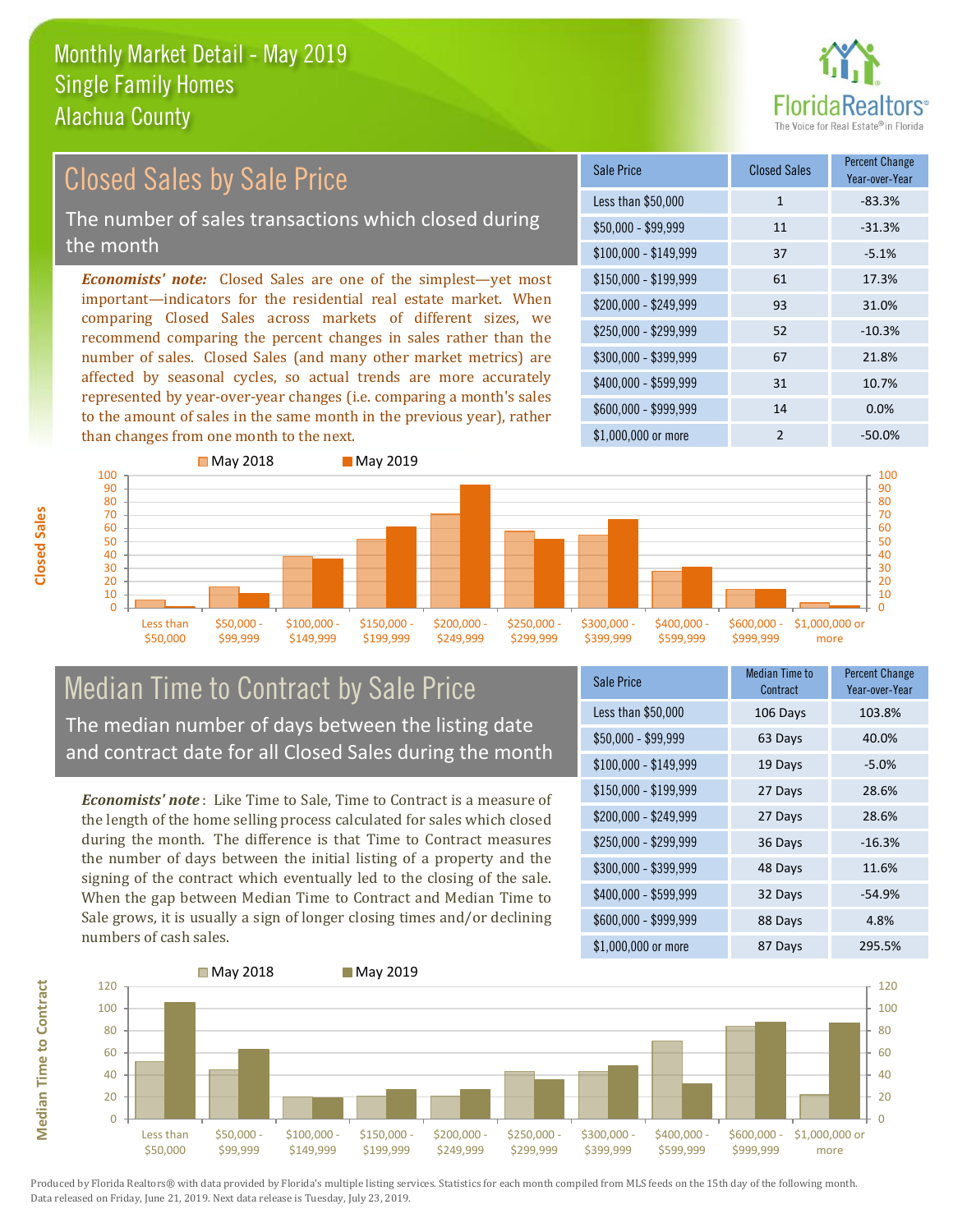

## New Listings by Initial Listing Price The number of properties put onto the market during

the month

*Economists' note:* New Listings tend to rise in delayed response to increasing prices, so they are often seen as a lagging indicator of market health. As prices rise, potential sellers raise their estimations of value—and in the most recent cycle, rising prices have freed up many potential sellers who were previously underwater on their mortgages. Note that in our calculations, we take care to not include properties that were recently taken off the market and quickly relisted, since these are not really *new* listings.

| <b>Initial Listing Price</b> | <b>New Listings</b> | <b>Percent Change</b><br>Year-over-Year |
|------------------------------|---------------------|-----------------------------------------|
| Less than \$50,000           | 4                   | 33.3%                                   |
| $$50,000 - $99,999$          | 14                  | $-36.4%$                                |
| $$100,000 - $149,999$        | 24                  | $-46.7%$                                |
| $$150,000 - $199,999$        | 72                  | $-17.2%$                                |
| \$200,000 - \$249,999        | 68                  | $-15.0%$                                |
| \$250,000 - \$299,999        | 92                  | 21.1%                                   |
| \$300,000 - \$399,999        | 72                  | 10.8%                                   |
| \$400,000 - \$599,999        | 51                  | 24.4%                                   |
| \$600,000 - \$999,999        | 19                  | 11.8%                                   |
| \$1,000,000 or more          | 6                   | $0.0\%$                                 |



### Inventory by Current Listing Price The number of property listings active at the end of the month

*Economists' note* : There are a number of ways to define and calculate Inventory. Our method is to simply count the number of active listings on the last day of the month, and hold this number to compare with the same month the following year. Inventory rises when New Listings are outpacing the number of listings that go off-market (regardless of whether they actually sell). Likewise, it falls when New Listings aren't keeping up with the rate at which homes are going off-market.

| <b>Current Listing Price</b> | Inventory | <b>Percent Change</b><br>Year-over-Year |
|------------------------------|-----------|-----------------------------------------|
| Less than \$50,000           | 9         | 200.0%                                  |
| $$50,000 - $99,999$          | 37        | $-19.6%$                                |
| $$100,000 - $149,999$        | 42        | $-37.3%$                                |
| $$150,000 - $199,999$        | 93        | $-17.7%$                                |
| \$200,000 - \$249,999        | 113       | $-30.2%$                                |
| \$250,000 - \$299,999        | 145       | 8.2%                                    |
| \$300,000 - \$399,999        | 184       | 7.6%                                    |
| \$400,000 - \$599,999        | 142       | $-2.1%$                                 |
| \$600,000 - \$999,999        | 78        | $-1.3%$                                 |
| \$1,000,000 or more          | 28        | 12.0%                                   |



Produced by Florida Realtors® with data provided by Florida's multiple listing services. Statistics for each month compiled from MLS feeds on the 15th day of the following month. Data released on Friday, June 21, 2019. Next data release is Tuesday, July 23, 2019.

**Inventory**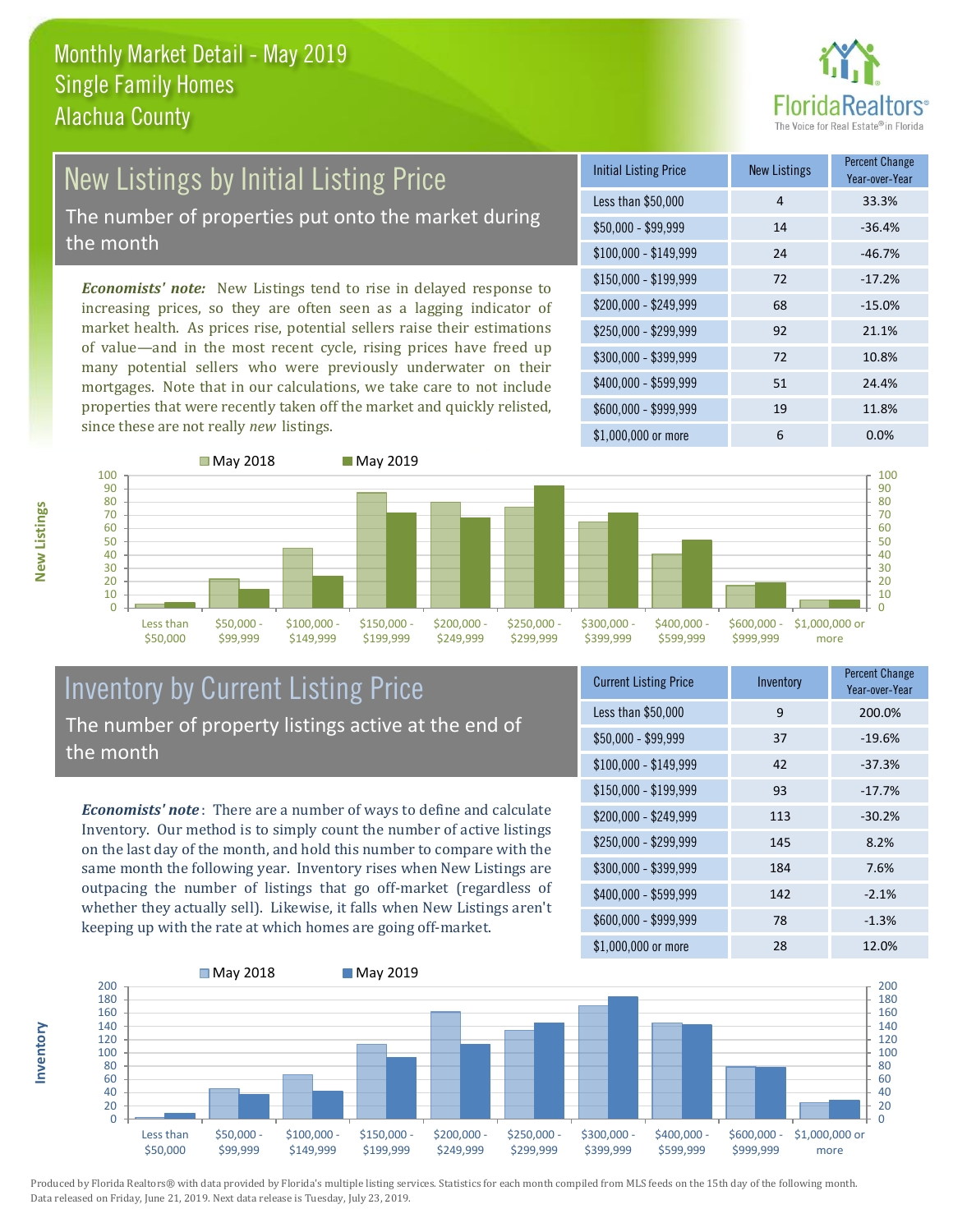### Monthly Distressed Market - May 2019 Alachua County Single Family Homes



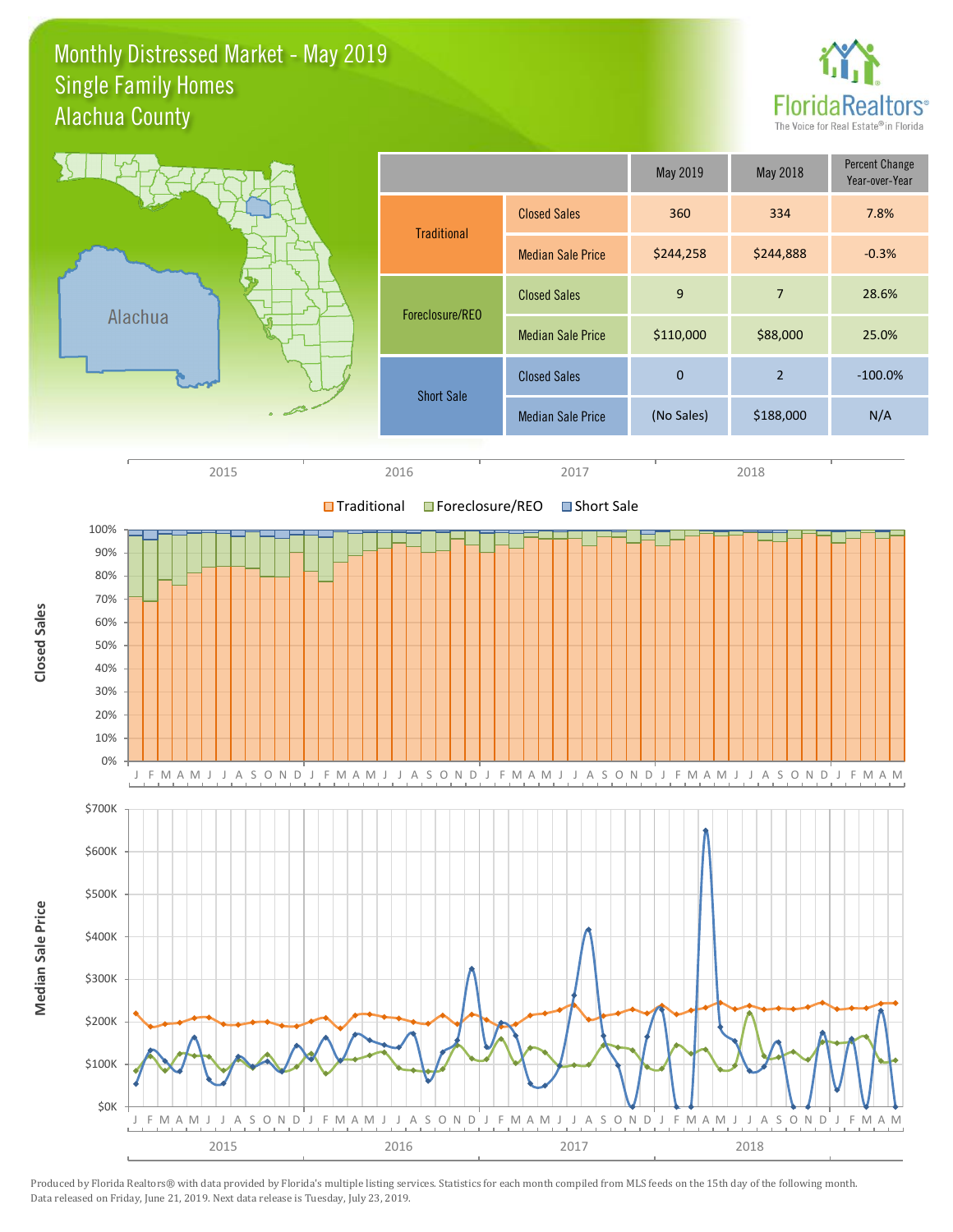Monthly Market Detail - May 2019 Alachua County Townhouses and Condos





| <b>Summary Statistics</b>                                       | May 2019       | <b>May 2018</b> | <b>Percent Change</b><br>Year-over-Year |
|-----------------------------------------------------------------|----------------|-----------------|-----------------------------------------|
| <b>Closed Sales</b>                                             | 104            | 107             | $-2.8%$                                 |
| Paid in Cash                                                    | 54             | 60              | $-10.0%$                                |
| <b>Median Sale Price</b>                                        | \$128,750      | \$115,400       | 11.6%                                   |
| <b>Average Sale Price</b>                                       | \$130,202      | \$123,665       | 5.3%                                    |
| Dollar Volume                                                   | \$13.5 Million | \$13.2 Million  | 2.3%                                    |
| <b>Median Percent of Original</b><br><b>List Price Received</b> | 98.0%          | 96.9%           | 1.1%                                    |
| <b>Median Time to Contract</b>                                  | 21 Days        | 18 Days         | 16.7%                                   |
| <b>Median Time to Sale</b>                                      | 56 Days        | 54 Days         | 3.7%                                    |
| <b>New Pending Sales</b>                                        | 108            | 133             | $-18.8%$                                |
| <b>New Listings</b>                                             | 106            | 124             | $-14.5%$                                |
| <b>Pending Inventory</b>                                        | 129            | 140             | $-7.9%$                                 |
| <b>Inventory (Active Listings)</b>                              | 144            | 151             | $-4.6%$                                 |
| <b>Months Supply of Inventory</b>                               | 2.0            | 2.1             | $-4.8%$                                 |

| <b>Closed Sales</b> |  |
|---------------------|--|
|                     |  |

The number of sales transactions which closed during the month

*Economists' note* : Closed Sales are one of the simplest—yet most important—indicators for the residential real estate market. When comparing Closed Sales across markets of different sizes, we recommend comparing the percent changes in sales rather than the number of sales. Closed Sales (and many other market metrics) are affected by seasonal cycles, so actual trends are more accurately represented by year-over-year changes (i.e. comparing a month's sales to the amount of sales in the same month in the previous year), rather than changes from one month to the next.

| <b>Month</b>      | <b>Closed Sales</b> | <b>Percent Change</b><br>Year-over-Year |
|-------------------|---------------------|-----------------------------------------|
| Year-to-Date      | 364                 | $-5.9%$                                 |
| <b>May 2019</b>   | 104                 | $-2.8%$                                 |
| <b>April 2019</b> | 93                  | 5.7%                                    |
| March 2019        | 68                  | $-16.0%$                                |
| February 2019     | 58                  | 0.0%                                    |
| January 2019      | 41                  | $-22.6%$                                |
| December 2018     | 54                  | 10.2%                                   |
| November 2018     | 47                  | $-17.5%$                                |
| October 2018      | 58                  | 13.7%                                   |
| September 2018    | 50                  | 13.6%                                   |
| August 2018       | 77                  | $-9.4%$                                 |
| <b>July 2018</b>  | 117                 | 34.5%                                   |
| <b>June 2018</b>  | 111                 | 2.8%                                    |
| <b>May 2018</b>   | 107                 | 11.5%                                   |

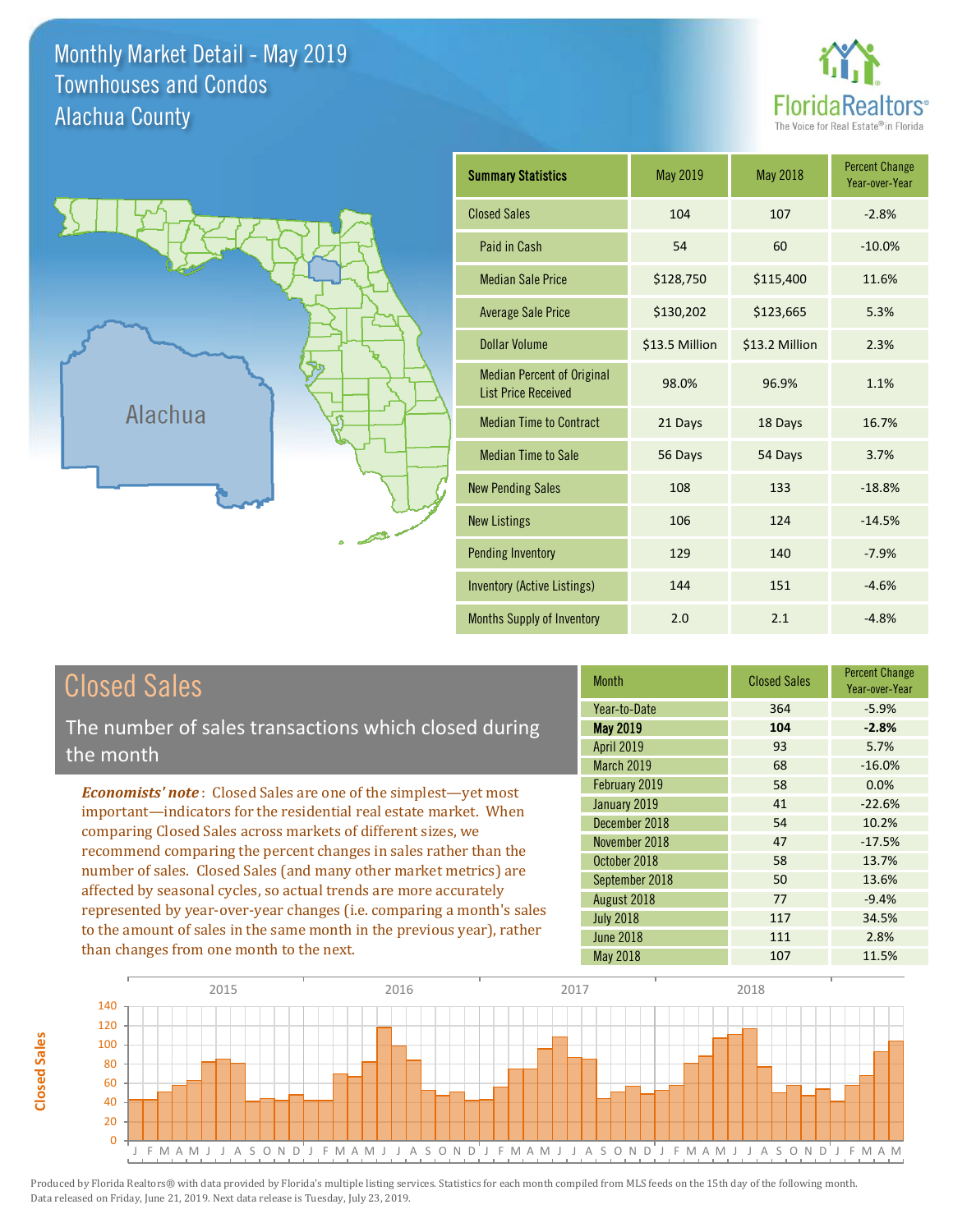

# Closed Sales by Sale Price

The number of sales transactions which closed during the month

*Economists' note:* Closed Sales are one of the simplest—yet most important—indicators for the residential real estate market. When comparing Closed Sales across markets of different sizes, we recommend comparing the percent changes in sales rather than the number of sales. Closed Sales (and many other market metrics) are affected by seasonal cycles, so actual trends are more accurately represented by year-over-year changes (i.e. comparing a month's sales to the amount of sales in the same month in the previous year), rather than changes from one month to the next.

| <b>Sale Price</b>     | <b>Closed Sales</b> | <b>Percent Change</b><br>Year-over-Year |
|-----------------------|---------------------|-----------------------------------------|
| Less than \$50,000    | $\mathcal{P}$       | $-50.0%$                                |
| $$50,000 - $99,999$   | 29                  | $-12.1%$                                |
| $$100,000 - $149,999$ | 47                  | 4.4%                                    |
| \$150,000 - \$199,999 | 18                  | 20.0%                                   |
| \$200,000 - \$249,999 | 3                   | $-57.1%$                                |
| \$250,000 - \$299,999 | 4                   | 100.0%                                  |
| \$300,000 - \$399,999 | $\mathbf{1}$        | 0.0%                                    |
| \$400,000 - \$599,999 | $\Omega$            | N/A                                     |
| \$600,000 - \$999,999 | $\Omega$            | N/A                                     |
| \$1,000,000 or more   | 0                   | N/A                                     |



### Median Time to Contract by Sale Price The median number of days between the listing date and contract date for all Closed Sales during the month

*Economists' note* : Like Time to Sale, Time to Contract is a measure of the length of the home selling process calculated for sales which closed during the month. The difference is that Time to Contract measures the number of days between the initial listing of a property and the signing of the contract which eventually led to the closing of the sale. When the gap between Median Time to Contract and Median Time to Sale grows, it is usually a sign of longer closing times and/or declining numbers of cash sales.

| <b>Sale Price</b>     | Median Time to<br>Contract | <b>Percent Change</b><br>Year-over-Year |
|-----------------------|----------------------------|-----------------------------------------|
| Less than \$50,000    | 69 Days                    | 245.0%                                  |
| $$50,000 - $99,999$   | 25 Days                    | $-10.7%$                                |
| $$100,000 - $149,999$ | 14 Days                    | 0.0%                                    |
| $$150,000 - $199,999$ | 14 Days                    | $-58.8%$                                |
| \$200,000 - \$249,999 | 25 Days                    | $-45.7%$                                |
| \$250,000 - \$299,999 | 46 Days                    | $-25.8%$                                |
| \$300,000 - \$399,999 | 188 Days                   | 2585.7%                                 |
| \$400,000 - \$599,999 | (No Sales)                 | N/A                                     |
| \$600,000 - \$999,999 | (No Sales)                 | N/A                                     |
| \$1,000,000 or more   | (No Sales)                 | N/A                                     |



Produced by Florida Realtors® with data provided by Florida's multiple listing services. Statistics for each month compiled from MLS feeds on the 15th day of the following month. Data released on Friday, June 21, 2019. Next data release is Tuesday, July 23, 2019.

**Median Time to Contract**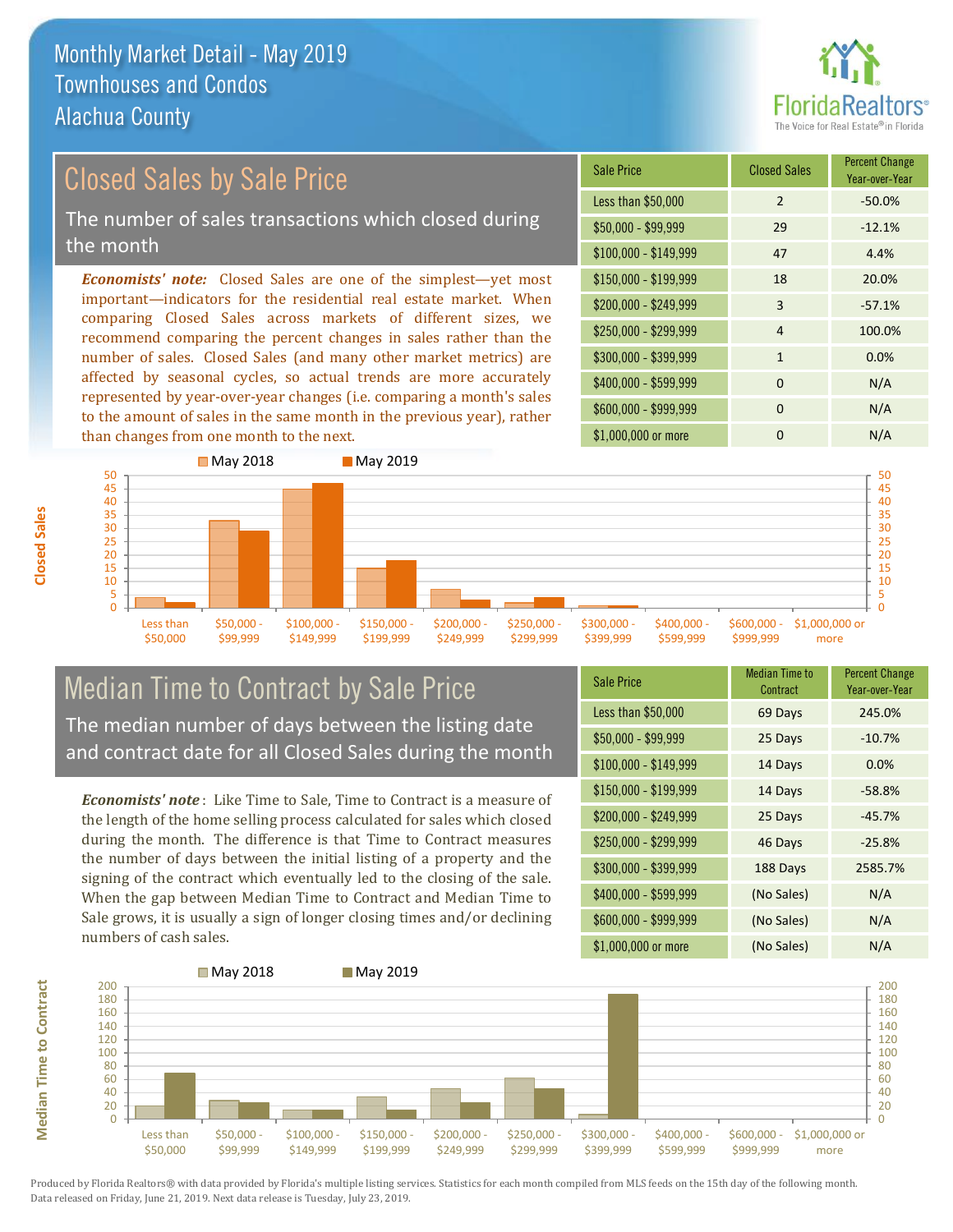

# New Listings by Initial Listing Price

The number of properties put onto the market during the month

*Economists' note:* New Listings tend to rise in delayed response to increasing prices, so they are often seen as a lagging indicator of market health. As prices rise, potential sellers raise their estimations of value—and in the most recent cycle, rising prices have freed up many potential sellers who were previously underwater on their mortgages. Note that in our calculations, we take care to not include properties that were recently taken off the market and quickly relisted, since these are not really *new* listings.

| <b>Initial Listing Price</b> | <b>New Listings</b> | <b>Percent Change</b><br>Year-over-Year |
|------------------------------|---------------------|-----------------------------------------|
| Less than \$50,000           | $\mathbf{1}$        | $-80.0%$                                |
| $$50,000 - $99,999$          | 32                  | $-22.0%$                                |
| $$100,000 - $149,999$        | 45                  | 7.1%                                    |
| $$150,000 - $199,999$        | 22                  | $-12.0%$                                |
| \$200,000 - \$249,999        | $\overline{4}$      | 0.0%                                    |
| \$250,000 - \$299,999        | $\mathbf{1}$        | $-85.7%$                                |
| \$300,000 - \$399,999        | $\Omega$            | N/A                                     |
| \$400,000 - \$599,999        | $\mathbf{1}$        | N/A                                     |
| \$600,000 - \$999,999        | $\Omega$            | N/A                                     |
| \$1,000,000 or more          | n                   | N/A                                     |



### Inventory by Current Listing Price The number of property listings active at the end of the month

*Economists' note* : There are a number of ways to define and calculate Inventory. Our method is to simply count the number of active listings on the last day of the month, and hold this number to compare with the same month the following year. Inventory rises when New Listings are outpacing the number of listings that go off-market (regardless of whether they actually sell). Likewise, it falls when New Listings aren't keeping up with the rate at which homes are going off-market.

| <b>Current Listing Price</b> | Inventory      | <b>Percent Change</b><br>Year-over-Year |
|------------------------------|----------------|-----------------------------------------|
| Less than \$50,000           | $\mathfrak{D}$ | $-50.0%$                                |
| $$50,000 - $99,999$          | 44             | 7.3%                                    |
| $$100,000 - $149,999$        | 49             | 0.0%                                    |
| $$150,000 - $199,999$        | 25             | $-10.7%$                                |
| \$200,000 - \$249,999        | 10             | $-33.3%$                                |
| \$250,000 - \$299,999        | 10             | $-9.1%$                                 |
| \$300,000 - \$399,999        | $\mathbf{1}$   | 0.0%                                    |
| \$400,000 - \$599,999        | 3              | 50.0%                                   |
| \$600,000 - \$999,999        | $\Omega$       | N/A                                     |
| \$1,000,000 or more          | 0              | N/A                                     |



Produced by Florida Realtors® with data provided by Florida's multiple listing services. Statistics for each month compiled from MLS feeds on the 15th day of the following month. Data released on Friday, June 21, 2019. Next data release is Tuesday, July 23, 2019.

**Inventory**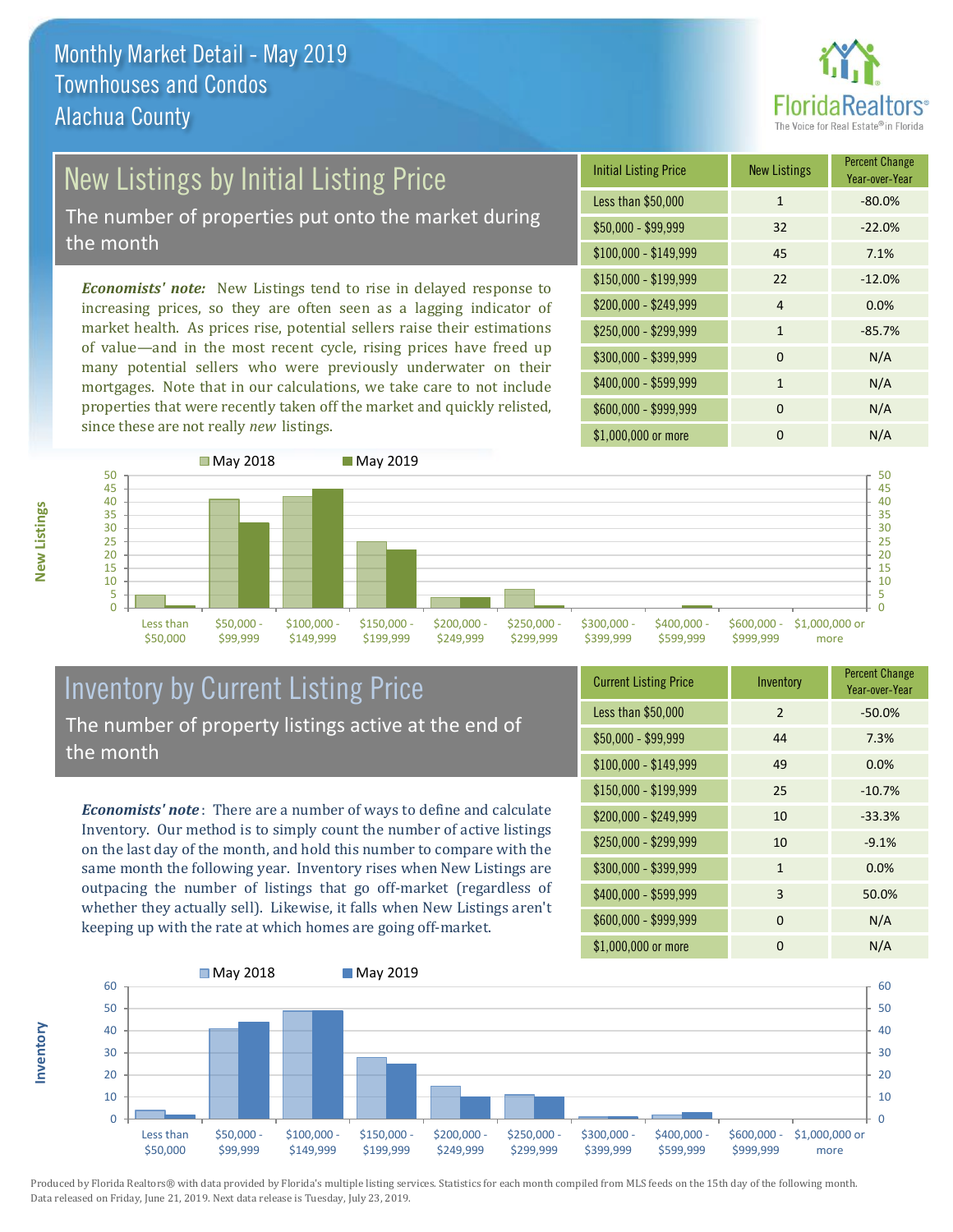Monthly Distressed Market - May 2019 Alachua County Townhouses and Condos



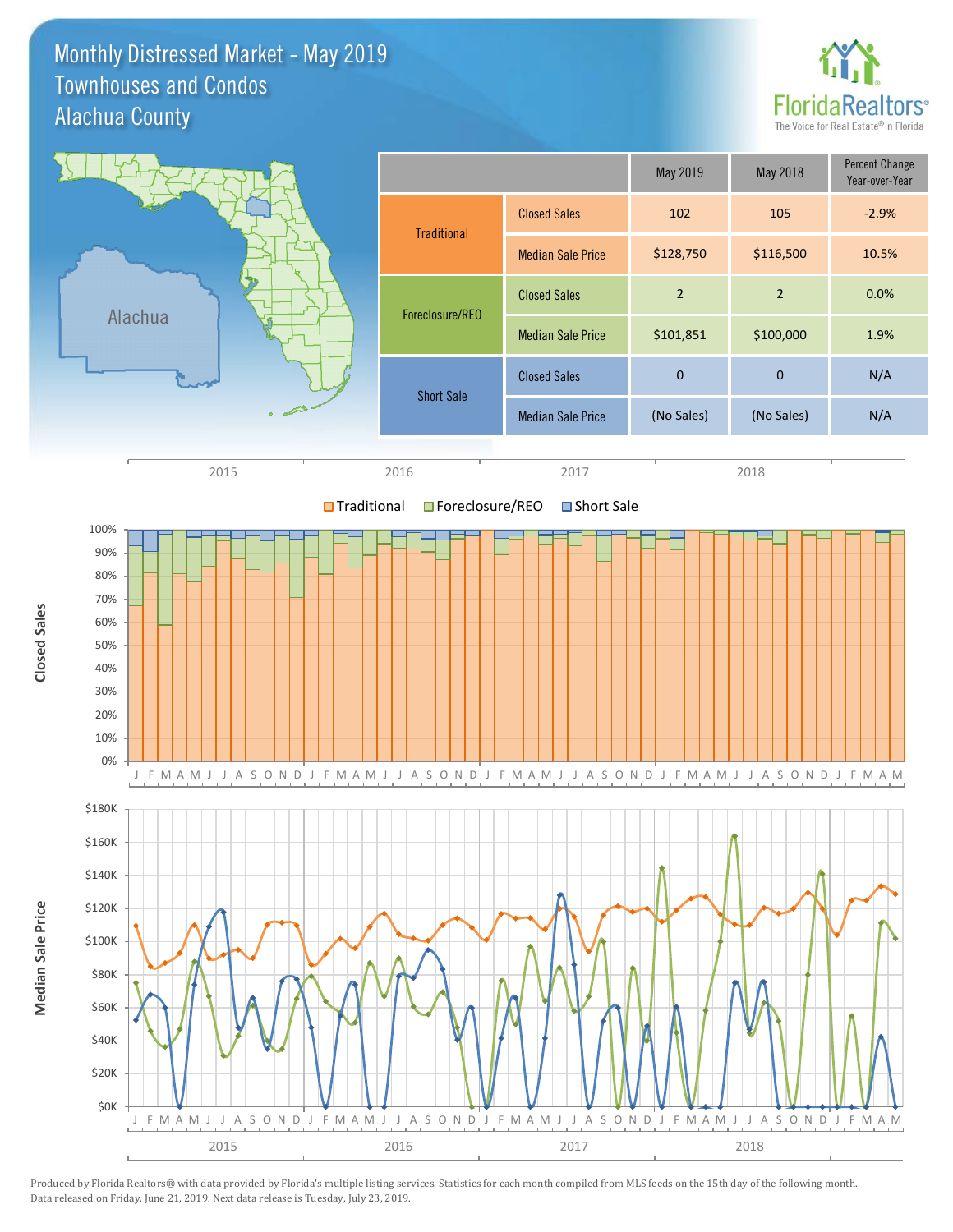Monthly Market Detail - May 2019 Alachua County Manufactured Homes

**Closed Sales**

**Closed Sales** 





| <b>Summary Statistics</b>                                       | May 2019       | <b>May 2018</b> | <b>Percent Change</b><br>Year-over-Year |
|-----------------------------------------------------------------|----------------|-----------------|-----------------------------------------|
| <b>Closed Sales</b>                                             | 10             | 14              | $-28.6%$                                |
| Paid in Cash                                                    | $\overline{4}$ | 6               | $-33.3%$                                |
| <b>Median Sale Price</b>                                        | \$118,250      | \$89,500        | 32.1%                                   |
| <b>Average Sale Price</b>                                       | \$114,750      | \$87,382        | 31.3%                                   |
| Dollar Volume                                                   | \$1.1 Million  | \$1.2 Million   | $-6.2%$                                 |
| <b>Median Percent of Original</b><br><b>List Price Received</b> | 94.8%          | 96.6%           | $-1.9%$                                 |
| <b>Median Time to Contract</b>                                  | 46 Days        | 21 Days         | 119.0%                                  |
| <b>Median Time to Sale</b>                                      | 78 Days        | 87 Days         | $-10.3%$                                |
| <b>New Pending Sales</b>                                        | 14             | 14              | 0.0%                                    |
| <b>New Listings</b>                                             | 11             | 11              | 0.0%                                    |
| Pending Inventory                                               | 26             | 25              | 4.0%                                    |
| Inventory (Active Listings)                                     | 46             | 42              | 9.5%                                    |
| Months Supply of Inventory                                      | 4.5            | 4.3             | 4.7%                                    |

| <b>Closed Sales</b>                                                                                                                                                                                         | <b>Month</b>                                                       | <b>Closed Sales</b>  | <b>Percent Change</b><br>Year-over-Year |
|-------------------------------------------------------------------------------------------------------------------------------------------------------------------------------------------------------------|--------------------------------------------------------------------|----------------------|-----------------------------------------|
| The number of sales transactions which closed during<br>the month                                                                                                                                           | Year-to-Date<br><b>May 2019</b><br><b>April 2019</b><br>March 2019 | 55<br>10<br>14<br>11 | 41.0%<br>$-28.6%$<br>100.0%<br>10.0%    |
| <b>Economists' note:</b> Closed Sales are one of the simplest—yet most<br>important—indicators for the residential real estate market. When<br>comparing Closed Sales across markets of different sizes, we | February 2019<br>January 2019<br>December 2018<br>November 2018    | 10<br>10<br>10<br>9  | 400.0%<br>66.7%<br>0.0%<br>$-10.0%$     |
| recommend comparing the percent changes in sales rather than the<br>number of sales. Closed Sales (and many other market metrics) are<br>affected by seasonal cycles, so actual trends are more accurately  | October 2018<br>September 2018<br>August 2018                      | 8<br>5.<br>13        | $-27.3%$<br>0.0%<br>0.0%                |
| represented by year-over-year changes (i.e. comparing a month's sales<br>to the amount of sales in the same month in the previous year), rather<br>than changes from one month to the next.                 | <b>July 2018</b><br><b>June 2018</b><br>May 2018                   | 11<br>12<br>14       | 10.0%<br>$-40.0%$<br>0.0%               |

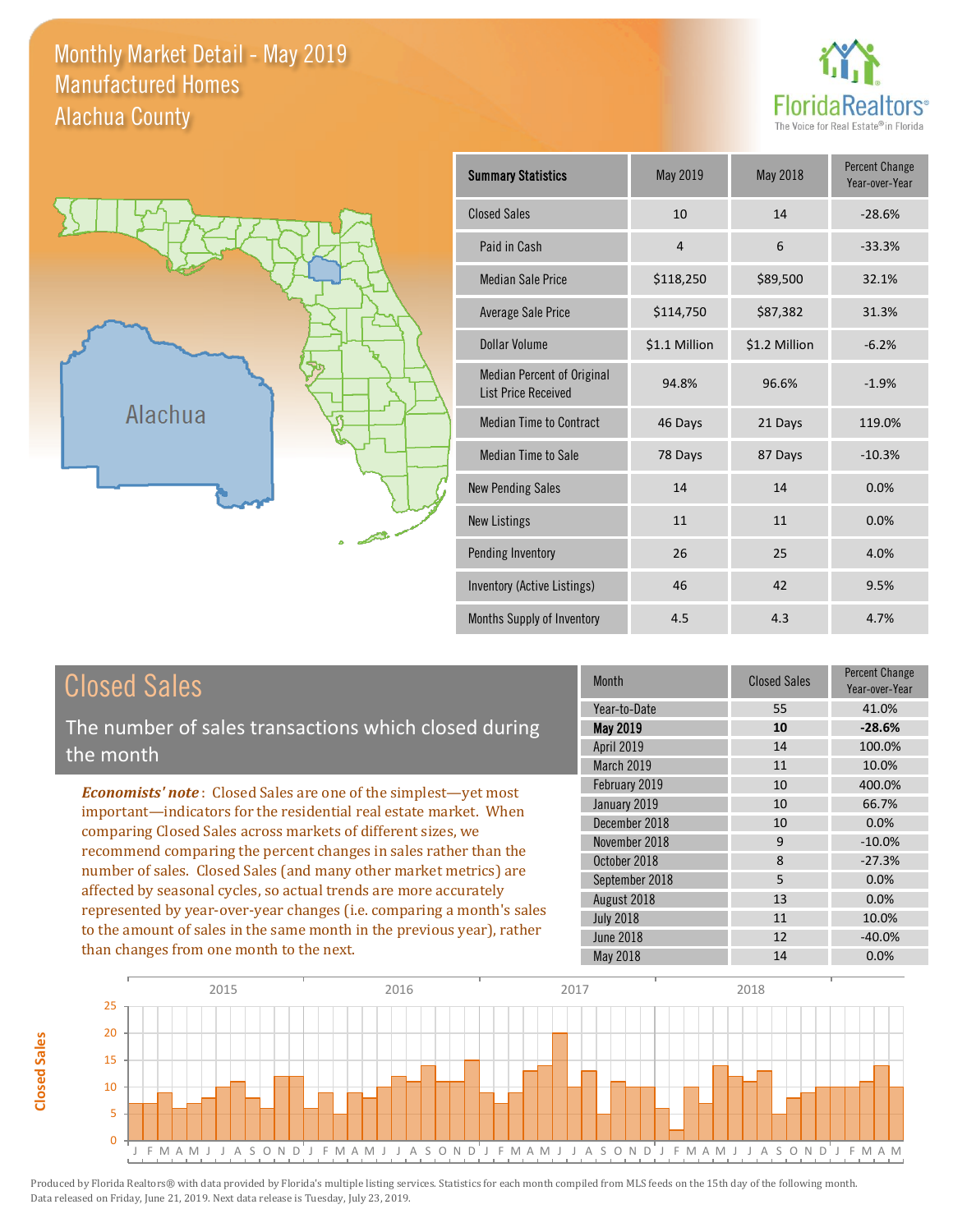than changes from one month to the next.



### \$100,000 - \$149,999 6 20.0% Sale Price Closed Sales Percent Change Year-over-Year Less than \$50,000 0 0 -100.0% \$50,000 - \$99,999 3 -57.1% \$150,000 - \$199,999 1 1 N/A  $$200,000 - $249,999$  0 N/A  $$400,000 - $599,999$  0 N/A *Economists' note:* Closed Sales are one of the simplest—yet most important—indicators for the residential real estate market. When comparing Closed Sales across markets of different sizes, we recommend comparing the percent changes in sales rather than the number of sales. Closed Sales (and many other market metrics) are affected by seasonal cycles, so actual trends are more accurately represented by year-over-year changes (i.e. comparing a month's sales \$250,000 - \$299,999 0 0 N/A \$300,000 - \$399,999 0 0 N/A Closed Sales by Sale Price The number of sales transactions which closed during the month



### Median Time to Contract by Sale Price The median number of days between the listing date and contract date for all Closed Sales during the month

to the amount of sales in the same month in the previous year), rather

**May 2018** May 2019

*Economists' note* : Like Time to Sale, Time to Contract is a measure of the length of the home selling process calculated for sales which closed during the month. The difference is that Time to Contract measures the number of days between the initial listing of a property and the signing of the contract which eventually led to the closing of the sale. When the gap between Median Time to Contract and Median Time to Sale grows, it is usually a sign of longer closing times and/or declining numbers of cash sales.

| Sale Price            | Median Time to<br>Contract | <b>Percent Change</b><br>Year-over-Year |
|-----------------------|----------------------------|-----------------------------------------|
| Less than \$50,000    | (No Sales)                 | N/A                                     |
| \$50,000 - \$99,999   | 37 Days                    | 164.3%                                  |
| $$100,000 - $149,999$ | 73 Days                    | 151.7%                                  |
| $$150,000 - $199,999$ | 14 Days                    | N/A                                     |
| \$200,000 - \$249,999 | (No Sales)                 | N/A                                     |
| \$250,000 - \$299,999 | (No Sales)                 | N/A                                     |
| \$300,000 - \$399,999 | (No Sales)                 | N/A                                     |
| \$400,000 - \$599,999 | (No Sales)                 | N/A                                     |
| \$600,000 - \$999,999 | (No Sales)                 | N/A                                     |
| \$1,000,000 or more   | (No Sales)                 | N/A                                     |

more

\$600,000 - \$999,999 0 0 N/A

\$1,000,000 or more 0 0 N/A



**Closed Sales**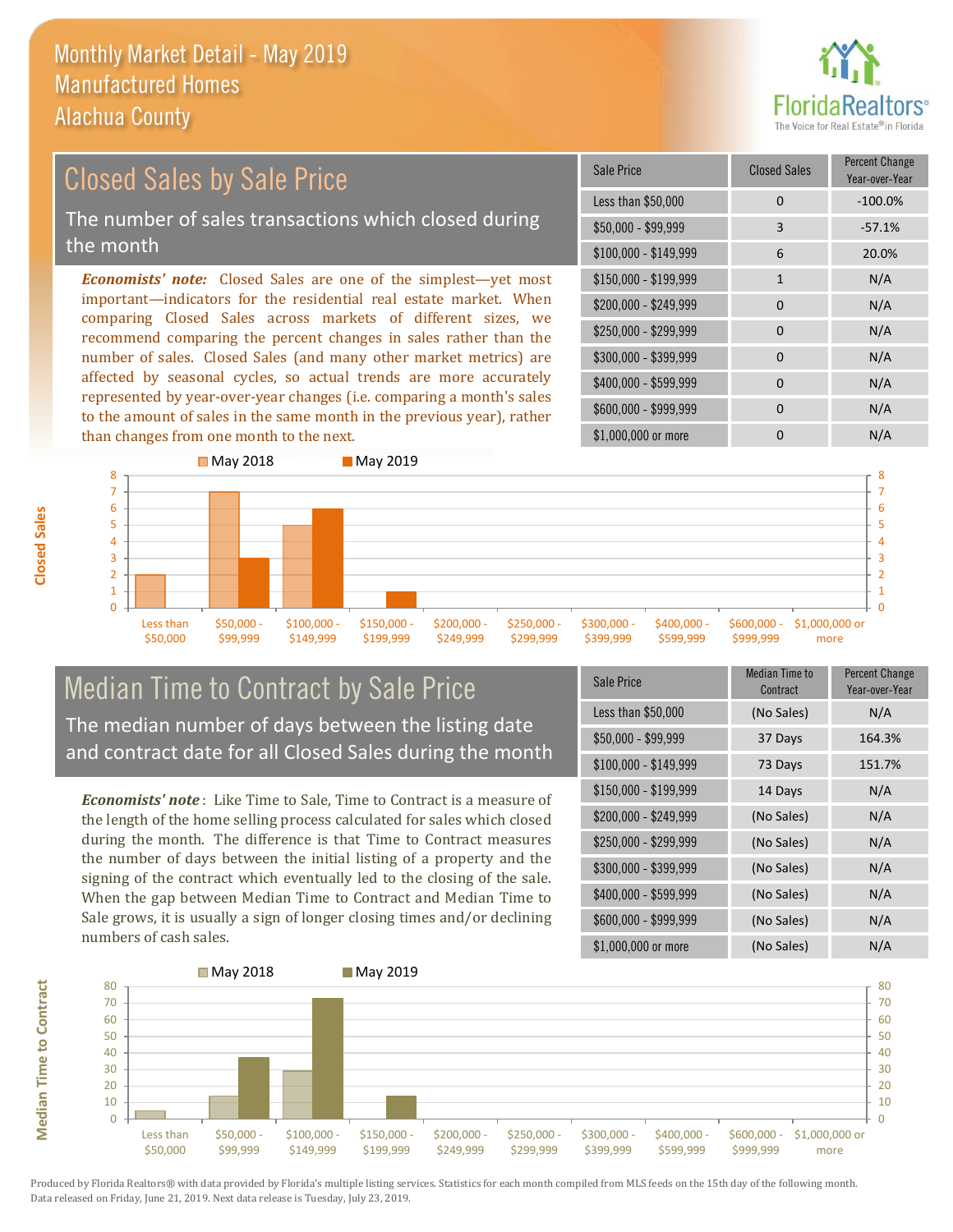

### New Listings by Initial Listing Price The number of properties put onto the market during the month

*Economists' note:* New Listings tend to rise in delayed response to increasing prices, so they are often seen as a lagging indicator of market health. As prices rise, potential sellers raise their estimations of value—and in the most recent cycle, rising prices have freed up many potential sellers who were previously underwater on their mortgages. Note that in our calculations, we take care to not include properties that were recently taken off the market and quickly relisted, since these are not really *new* listings.

| <b>Initial Listing Price</b> | <b>New Listings</b> | <b>Percent Change</b><br>Year-over-Year |
|------------------------------|---------------------|-----------------------------------------|
| Less than \$50,000           | $\overline{2}$      | 0.0%                                    |
| $$50,000 - $99,999$          | $\mathbf{1}$        | $-66.7%$                                |
| $$100,000 - $149,999$        | $\overline{2}$      | $-50.0%$                                |
| $$150,000 - $199,999$        | 3                   | 200.0%                                  |
| \$200,000 - \$249,999        | 3                   | N/A                                     |
| \$250,000 - \$299,999        | 0                   | $-100.0%$                               |
| \$300,000 - \$399,999        | 0                   | N/A                                     |
| \$400,000 - \$599,999        | 0                   | N/A                                     |
| \$600,000 - \$999,999        | $\Omega$            | N/A                                     |
| \$1,000,000 or more          | n                   | N/A                                     |



### Inventory by Current Listing Price The number of property listings active at the end of the month

*Economists' note* : There are a number of ways to define and calculate Inventory. Our method is to simply count the number of active listings on the last day of the month, and hold this number to compare with the same month the following year. Inventory rises when New Listings are outpacing the number of listings that go off-market (regardless of whether they actually sell). Likewise, it falls when New Listings aren't keeping up with the rate at which homes are going off-market.

| <b>Current Listing Price</b> | Inventory    | Percent Change<br>Year-over-Year |
|------------------------------|--------------|----------------------------------|
| Less than \$50,000           | 7            | 75.0%                            |
| $$50,000 - $99,999$          | 13           | $-27.8%$                         |
| $$100,000 - $149,999$        | 13           | 30.0%                            |
| $$150,000 - $199,999$        | 6            | $-14.3%$                         |
| \$200,000 - \$249,999        | 5            | 400.0%                           |
| \$250,000 - \$299,999        | $\mathbf{1}$ | $-50.0%$                         |
| \$300,000 - \$399,999        | $\Omega$     | N/A                              |
| \$400,000 - \$599,999        | $\mathbf{1}$ | N/A                              |
| \$600,000 - \$999,999        | <sup>0</sup> | N/A                              |
| \$1,000,000 or more          | ŋ            | N/A                              |



**New Listings**

**Inventory**